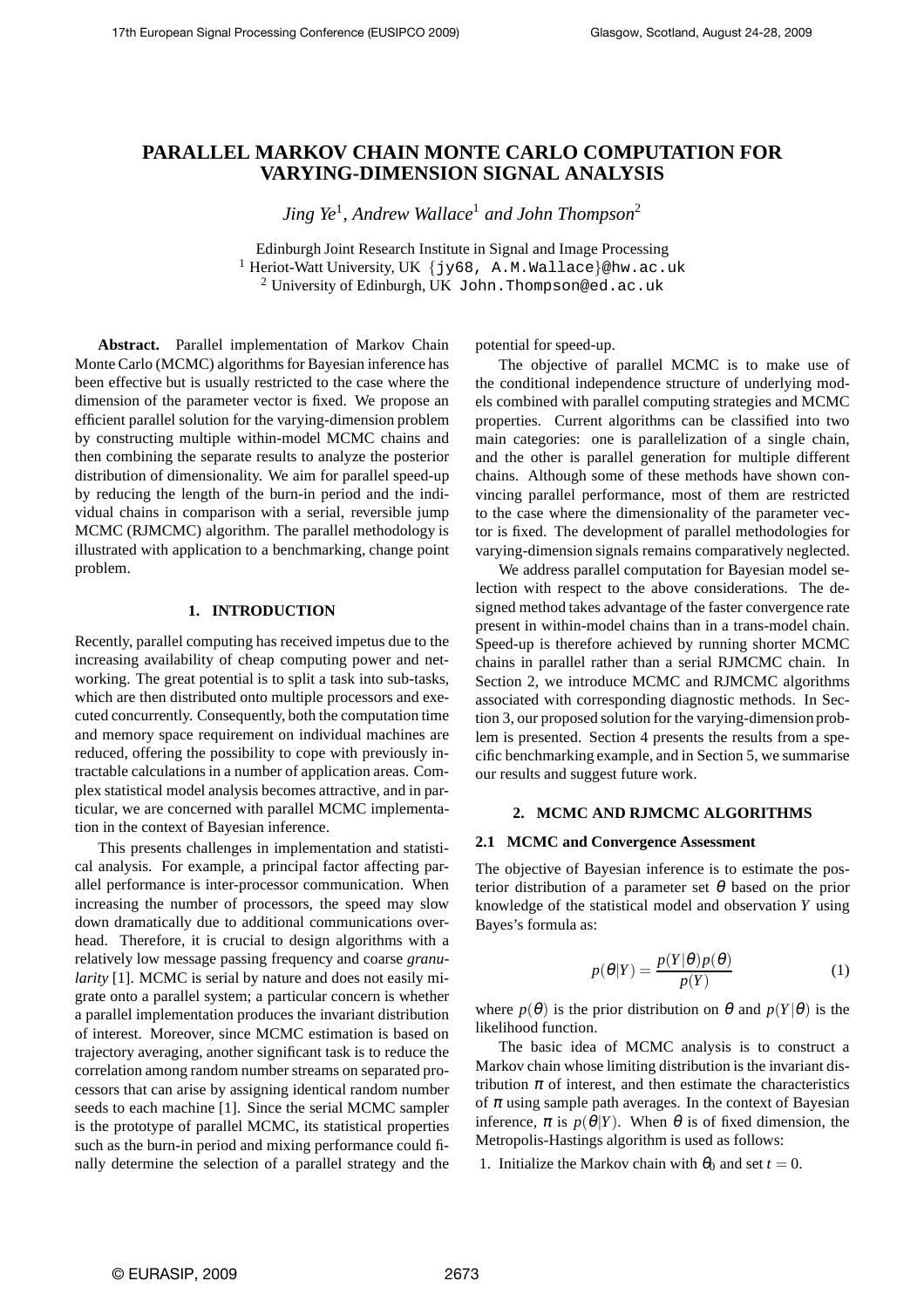- 2. For  $t = 1$  to the maximum number of iterations, repeat (a) to (d) :
	- (a) Propose a new sample  $\theta'$  from  $q(\cdot|\theta_t)$ .
	- (b) Calculate the acceptance probability  $\alpha(\theta_t, \theta')$ .
	- (c) Draw a random variable *u* from a uniform distribution  $U(0,1)$ .
	- (d) If  $u < \alpha(\theta_t, \theta')$ , accept the proposed state and set  $\theta_{t+1} = \theta'$ . Otherwise remain in the current state and set  $\theta_{t+1} = \theta_t$

The proposal probability  $q(\cdot|\theta_t)$  can be in any form, but may affect the Markov chain mixing performance and convergence rate. The expression of the acceptance probability for Bayesian inference is,

$$
\alpha(\theta_t, \theta') = \min\{1, \frac{p(\theta'|Y)q(\theta_t|\theta')}{p(\theta_t|Y)q(\theta'|\theta_t)}\}\tag{2}
$$

If the chain is constructed properly, as *t* goes to infinity, the generated sequence  $\{\theta_i\}, i = 1, 2, \dots$  should converge to the target distribution  $\pi$ . However, in practice, we can only produce a finite number of samples, and it is therefore important to choose the chain length appropriately and assess the convergence of the Markov chain to the stationary distribution.

The convergence diagnostic presented in [2, 3] compares the samples drawn from several independent sequences with different starting points and quantitatively evaluates the mixing by analyzing the within-sequence and between-sequence variance. The idea is that as the number of samples increases, each individual chain will explore larger parts of the parameter space, and consequently, the overall variance and withinsequence variance will both converge to the true model variance. Assume that we simulate  $I > 2$  independent sequences initialized with over dispersed starting points, each of length 2*T* and discard the first *T* samples treated as the *burn-in* period. For any scalar function  $x(\theta)$ , we label the  $t^{th}$  observation in chain *i* as  $x_i^t$  and calculate the between-sequence variance *B*:

$$
B = \frac{T}{I - 1} \sum_{i=1}^{I} (\overline{x_i} - \overline{x_i})^2
$$
 (3)

where

$$
\overline{x_i} = \frac{1}{T} \sum_{t=T+1}^{2T} x_i^t, \text{ and } \overline{x_i} = \frac{1}{T} \sum_{i=1}^{T} \overline{x_i}
$$
(4)

The within-sequence variance *W* is estimated by:

$$
W = \frac{1}{I} \sum_{i=1}^{I} s_i^2
$$
 (5)

where

$$
s_i^2 = \frac{1}{T - 1} \sum_{t = T + 1}^{2T} (x_i^t - \overline{x_i})^2
$$
 (6)

The variance of  $x$  in the target distribution,  $V$  is estimated by:

$$
\widehat{V} = \frac{T - 1}{T}W + (1 + \frac{1}{I})\frac{B}{T}
$$
 (7)

The convergence of the Markov chain is monitored by the estimated *potential scale reduction factor* (PSRF),

$$
\sqrt{\widehat{R}} = \sqrt{\frac{\widehat{V}}{W}}
$$
 (8)

As  $T \rightarrow \infty$ , the total variance estimation  $\hat{V}$  should decrease while the within-sequence variance *W* might increase, and finally PSRF should theoretically decline to 1. If  $\hat{R}$  is large, it indicates the posterior distribution should be further explored. Once PSRF close to 1, we assume the Markov chain convergences to the target distribution.

## **2.2 RJMCMC and Convergence Assessment**

In the MCMC approach, the dimension of the parameter space is fixed. However, in many cases, the dimensionality is unknown and hence the joint posterior  $p(k, \theta_k|Y)$  of the model indicator *k* and the parameter vector of model *k* forms the objective of inference. The RJMCMC algorithm proposed by [4] is an effective solution to this Bayesian model determination problem. RJMCMC is an extension of the Metropolis-Hastings algorithm that allows jumps between models with different dimensions in addition to withinmodel parameter updates. By satisfying the *dimensionmatching* requirement, the relationship between the current and proposal states is defined and the corresponding acceptance probability is derived. Still following the Metropolis-Hastings steps with  $p(k, \theta_k|Y)$  as the target distribution, a single serial Markov chain is constructed which explores both the within-model state space and between-model mixing.

Convergence assessment for RJMCMC becomes much more difficult as some models may be seldom visited and hence a convergence diagnostic for these models is almost impossible to estimate. To circumvent this, [5] extended the work of [2] by splitting the variance not only between sequences but also between models. Let *x* be the scalar summary of the parameters of interest. Suppose the total number of samples of model *m* in chain *i* is  $K(i,m)$ , and  $x_{im}^k$ stands for the  $k^{th}$  observation of model *m* in chain *i* with  $i = 1, ..., I, m = 1, ...M$  and  $k = 1, ..., K(i, m)$ . The total variance of *x* is estimated by

$$
\widehat{V} = \frac{1}{IT - 1} \sum_{i=1}^{I} \sum_{t=1}^{T} \sum_{m=1}^{M} (x_{im}^{k} - x_{..})^2
$$
(9)

where  $x_i$  is the total average for all the samples drawn in  $I$ chains. If  $x_i$  is the sample average in chain *i*, the withinmodel variance is defined as:

$$
W_c = \frac{1}{I} \sum_{i=1}^{I} \sum_{m=1}^{M} \sum_{k=1}^{K(i,m)} \frac{(x_{im}^k - x_i)^2}{\sum_{m=1}^{M} K(i,m) - 1}
$$
(10)

Then, the variance is split between and within models. The between-model variance  $B_m$ , between-model withinchain variance  $B_mW_c$ ; within-model variance  $W_m$  and withinmodel within-chain variance *WmW<sup>c</sup>* are:

$$
B_m = \frac{\sum_{m=1}^{M} (x_m - x_*)^2}{M - 1}
$$
 (11)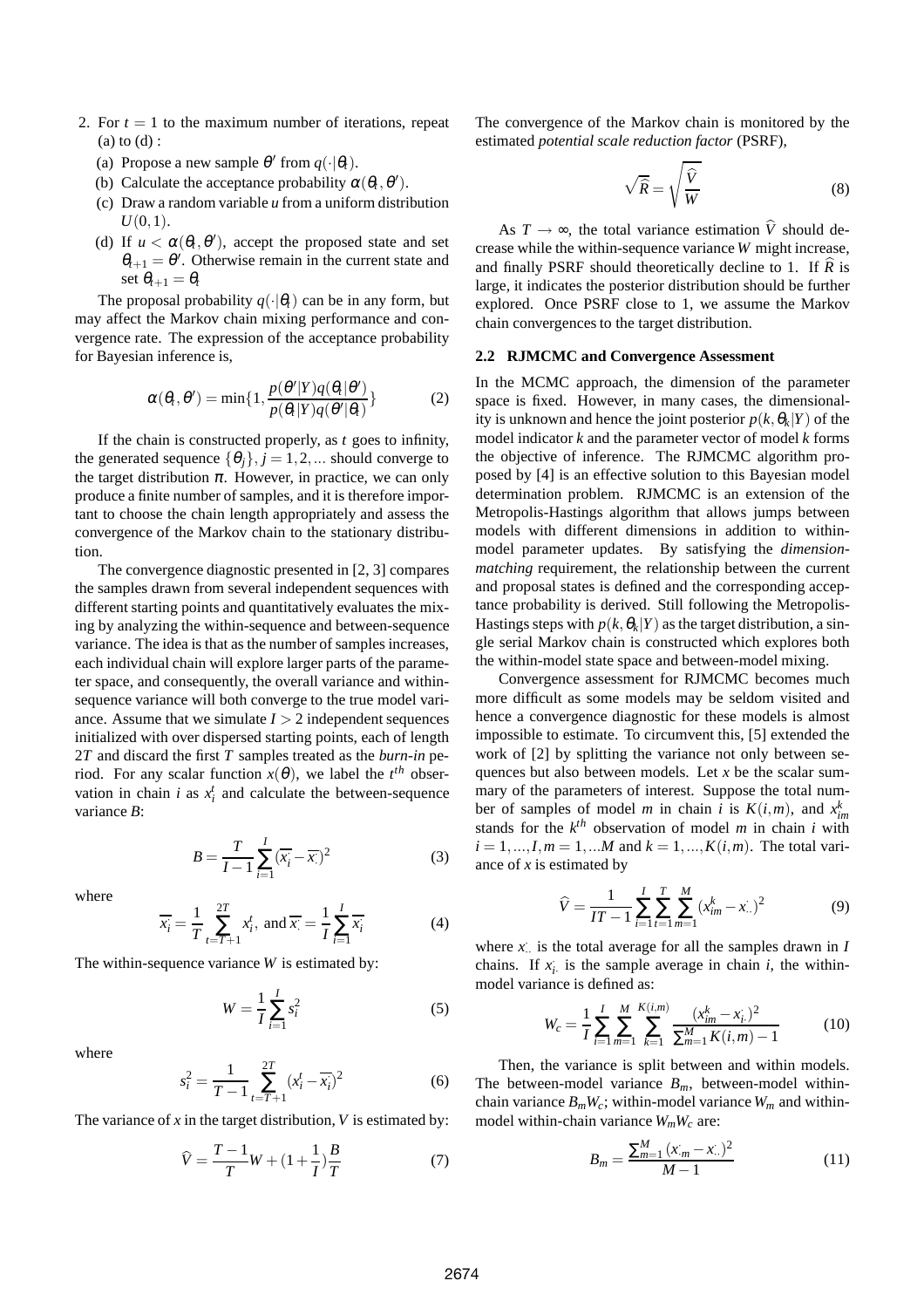$$
B_m W_c = \frac{\sum_{i=1}^{I} \sum_{m=1}^{M} (x_{im} - x_i)^2}{I(M-1)}
$$
(12)

$$
W_m = \frac{1}{M} \sum_{i=1}^{I} \sum_{m=1}^{M} \sum_{k=1}^{K(i,m)} \frac{(x_{im}^k - x_m)^2}{\sum_{i=1}^{I} K(i,m) - 1}
$$
(13)

$$
W_m W_c = \frac{1}{IM} \sum_{i=1}^{I} \sum_{m=1}^{M} \frac{\sum_{k=1}^{K(i,m)} (x_{im}^k - x_{im})^2}{K(i,m) - 1}
$$
(14)

From these six statistics, three ratios are created, between  $\hat{V}$  and  $W_c$ ,  $W_m$  and  $W_mW_c$ ;  $B_m$  and  $B_mW_c$  respectively. As the RJMCMC chain is much more complex than the MCMC counterpart, all of the original six parameters are monitored to gain insight into the chain mixing rather than just evaluate how close these three ratios are to 1. The conclusion obtained in [5] is that although  $\hat{V}$  and  $W_c$  have stabilized, the other four statistics may show dramatic sudden changes in value and differ significantly from one when one chain visits a rather improbable model. This phenomenon indicates that even though some chains have already approach the steady states, they may have not visited some models. From this point of view, more iterations may be required to further enhance the between-model mixing.

# **3. PARALLEL MCMC FOR VARYING-DIMENSION PROBLEMS**

The considerable merit of RJMCMC for across-model simulation is that the joint posterior inference for  $(k, \theta_k)$  can be obtained directly from a single serial chain. However, to obtain adequate mixing within and between models, a sufficiently long run is required, as discussed above. Our basic premise is that parallel within-model MCMC chains mix better and converge faster than serial RJMCMC chains, and offer coarse grain parallelism that conforms well to the desirable characteristics of parallel SIMD programming. We would expect the within-model chains to have a shorter burnin period and chain length as each chain only needs to explore one particular parameter subspace and poor mixing between models is also circumvented. Therefore, each within-model MCMC chain proceeds in parallel, with target distribution  $p(\theta_k|k,Y)$ , and the results from separate chains are combined to construct the posterior inference for *k*. The within-model posterior density  $p(\theta_k|k,Y)$  is defined by the parallel MCMC runs, and Bayesian model selection is computed by pairwise comparisons,

$$
\frac{p(k_1|Y)}{p(k_2|Y)} = \frac{p(k_1)}{p(k_2)} \frac{p(Y|k_1)}{p(Y|k_2)}\tag{15}
$$

where the first ratio on the right-hand side is of prior probabilities, and the second ratio is the *Bayes factor* for model  $k_1$  and  $k_2$  [6]. To estimate the posterior model probability  $p(k|Y)$ , we require the *marginal likelihood* of model *k* 

$$
p(Y|k) = \int p(\theta_k, Y|k) \mathrm{d}\theta_k \tag{16}
$$

As  $p(k|Y)$  is the normalizing factor of the posterior density, we can express  $p(Y|k)$  as:

$$
p(Y|k) = \frac{p(\theta_k, Y|k)}{p(\theta_k|Y,k)} = \frac{p(Y|k, \theta_k)p(\theta_k|k)}{p(\theta_k|Y,k)}\tag{17}
$$

Equation 17 holds for any fixed parameter point of  $\theta_k$ , say  $\theta_k^*$ , and now the target becomes the estimation of  $p(\theta_k^* | Y, k)$ from MCMC runs since we can easily obtain the conditional prior density  $p(\theta_k^*|k)$  and the likelihood value  $p(Y|k, \theta_k^*)$ .

According to [7, 8], although we can choose any  $\theta_k$ , parameter points with high density are likely to provide more accurate estimation of  $p(\theta_k^* | Y, k)$ . Considering the output of parallel MCMC runs, the  $\hat{\theta}_k^*$  corresponding to the posterior mode or maximum likelihood estimate can be selected.

In [7, 8], the  $p(\theta_k^* | Y, k)$  estimate is a sample average using either the Gibb's sampler or Metropolis-Hastings algorithm. Although these are valid in general, the computation time can grow as the number of mixture components increases since extra MCMC chains are constructed for the marginal posterior estimation. Our alternative method is that when there have been sufficient samples in each parameter subspace as the chains converge to the stationary distribution, we can directly estimate the posterior density  $p(\theta_k|Y,k)$ using kernel density estimation techniques.

To summarise, parallel generation of multiple withinmodel chains has the following advantages. Since the separate MCMC chains are independent, inter-communication is not required and time is not spent in message passing among processors except for initialization and between model selection. Even if computer failures appear, other processors can proceed without interruption; each sequence is still serial, and therefore the desired limiting distribution can be guaranteed. Proper parallelization methods for MCMC chains can also be applied to further speed up single chain generation.

## **4. EXPERIMENTAL RESULTS**

Our motivation for RJMCMC analysis has been the interpretation of LiDAR data for 3D imaging. We have already shown [9] that RJMCMC methods can lead to dramatically improved measurement accuracy, resolution, and sensitivity, but at the cost of much greater complexity. In this paper, we use the coal mining disaster data in [4] as an exemplar, frequently used for multiple change-point problems (see Figure 1). Our goal here is to analyze the joint posterior density for  $2k + 1$  parameters containing change-point positions and the Poisson rate in model *k*, with *k* the number of change points. This allows us to compare our results with other published work on this established benchmark, but also has similarities with the more complex problem of LiDAR analysis [9] in that the final data can be considered as a multiplicity of distinct returns (change points or optical reflections).

We use the RJMCMC sampler of [4] and restrict the maximum number of change points to be 6 for comparison with [6], since the range  $k = 1, \ldots, 6$  covers most of the posterior probability. To compare the convergence diagnostics and parameter estimations between within-model chains and a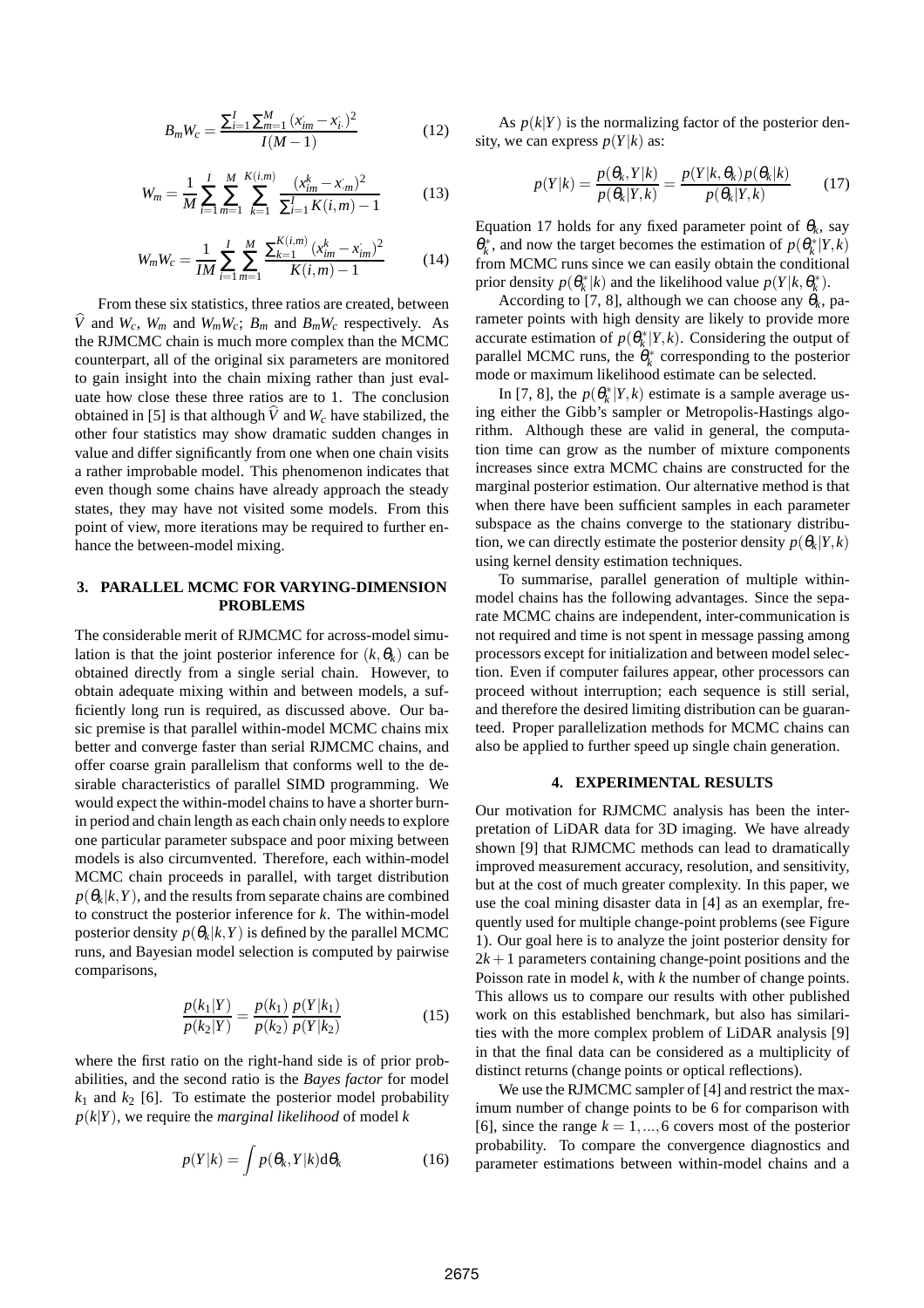

Figure 1: Coal mining disaster data, year 1851-1962: dates of disasters, cumulative counting process (solid curve) and posterior mode of Poisson rate for  $k = 2$  (dotted curve)

trans-model chain, the proposal distributions we choose for MCMC samplers are the same as for the RJMCMC chain but prohibit between-model jumps.

## **4.1 Convergence assessment**

In the context of the coal mining disaster problem, the specific target of the RJMCMC sampler is to achieve the Bayesian analysis of both *k* and the corresponding  $2k+1$  parameters. We aim to carry out the convergence assessment on each individual parameter rather than their scalar summary, in which case the convergence diagnostics defined in [5] are not satisfactory. To compare the convergence of RJM-CMC and MCMC chains, we refer to the RJMCMC simulation results in [6]. These indicate that the chain has safely converged at 1,000,000 iterations and that 200,000 samples provide very similar posterior density estimation results.

To assess the convergence for MCMC chains, we generate four separate sequences for each model, and analyze the diagnostic statistics defined in [2] every 100 iterations after the burn-in period (500 samples). The chain length is set to be 15,000 and Figure 2 presents two examples of PSRF values for parameter sets in model  $k = 2$  and  $k = 6$ . The parameter solution for  $k = 2$  is also shown in Figure 1. Here, the convergence of a MCMC chain means that the PSRF's for all the parameters reduce to less than 1.2.

It is found that for  $k = 1, \ldots, 6$ , within-model chains converge at 350, 5400, 10300, 9900, 9500 and 14400 separately, which means 15000 is a safe length. The reason that the chains with higher dimension might converge slower than lower dimensional chains is that only one single parameter is updated in each iteration and therefore to provide sufficient samples for each dimension, more iterations are required. Unfortunately, this goes against the load balancing requirement for parallel implementation efficiency. This problem could be overcome by updating one set of parameters instead of one parameter in one iteration, or modifying the proposal distribution to improve the acceptance rate to achieve better mixing performance and in turn shorten the chain length as well as the convergence length differences.



Figure 2: Diagnostic plots of  $\widehat{R}$  for  $2k + 1$  parameters in the within-model MCMC sequences  $(k = 2 \text{ and } k = 6)$  for the coal mining disaster data. Dotted curve is the convergence threshold with PSRF= 1.2

| <b>MCMC</b> | $k=1$   | $k=2$ | $k=3$ | $k=4$ | $k=5$                                       | k=6 |
|-------------|---------|-------|-------|-------|---------------------------------------------|-----|
|             |         |       |       |       | $6.7758$ 6.8051 6.9262 6.7864 6.8514 6.7584 |     |
| RJMCMC      | 90.3120 |       |       |       |                                             |     |

Figure 3: Timing results for within-model MCMC chains and trans-model RJMCMC chains measured in seconds

#### **4.2 Simulation efficiency**

To evaluate the parallel improvement, we set the number of iterations for within-model chains to be 15,000 to achieve more accurate estimation of the posterior density  $p(\theta_k|Y,k)$ , which is in turn used for the Bayes factor calculation, and the length of RJMCMC chain to be 200,000. The timing results are shown in Figure 3. Using 6 processors in a Beowulf network [10] including 32 Intel Pentium 4 3GHz processors with distributed memories, the speed-up of the longest process  $(k = 3)$  is 13.04. Although this appears super-linear, the computations are not exactly equivalent. First the process serial chain performs 2.22 more iterations in total. This would reduce the speed-up to a more plausible 5.87. Moreover, the algorithms are not equivalent, since we cannot predict how much time the serial chain spends in each parameter dimension, so any comparison can only be approximate and may vary from run to run. Nevertheless, there is near-linear parallel advantage due to the coarse grain parallelism.